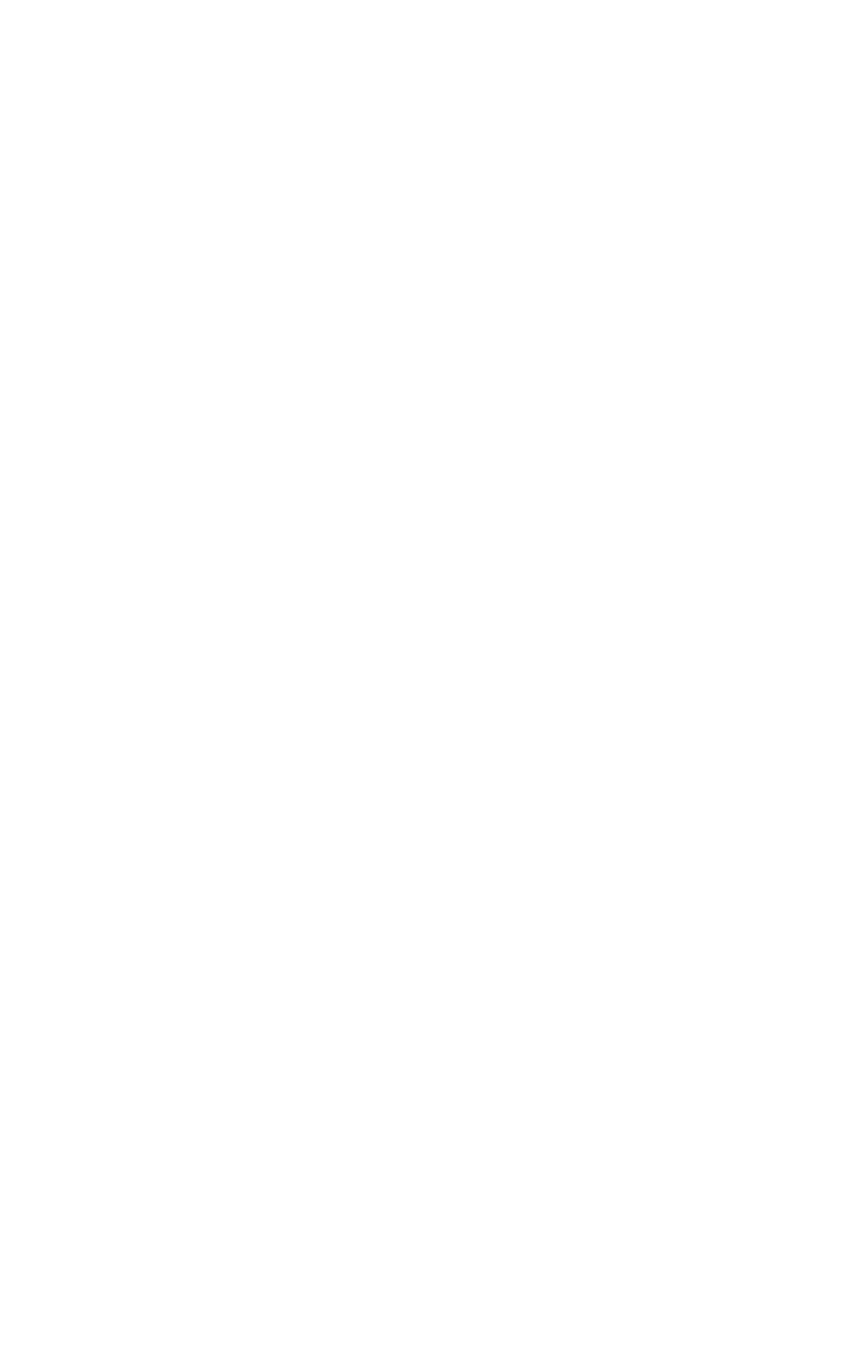

This Summary is prepared in accordance with the requirements of the Prospectus Regulation and the delegated acts issued thereunder. This Summary contains key information which will enable investors to understand the nature and the risks associated with the Issuer, the Guarantor and the Bonds.

Except where the context otherwise requires or where otherwise defined herein, the capitalised words and expressions used in this Summary shall bear the meanings assigned thereto in the Registration Document and the Securities Note, respectively, as the case may be.

# **1 INTRODUCTION AND WARNINGS**

This Summary contains key information on the Issuer, the Guarantor and the Bonds, summarised details of which are set out below:

| <b>Issuer</b>                                                                                            | Mediterranean Investments Holding plc, a public company registered<br>under the laws of Malta with company registration number C 37513 and<br>having legal entity identifier number (LEI) 213800BEHWHFJ6UYZR18                                                                                                                                                                                     |
|----------------------------------------------------------------------------------------------------------|----------------------------------------------------------------------------------------------------------------------------------------------------------------------------------------------------------------------------------------------------------------------------------------------------------------------------------------------------------------------------------------------------|
| <b>Address</b>                                                                                           | 22, Europa Centre, Floriana FRN 1400, Malta                                                                                                                                                                                                                                                                                                                                                        |
| Telephone number                                                                                         | +356 2123 3141                                                                                                                                                                                                                                                                                                                                                                                     |
| Website                                                                                                  | www.mihplc.com                                                                                                                                                                                                                                                                                                                                                                                     |
| Guarantor                                                                                                | CPHCL Company Limited (formerly Corinthia Palace Hotel Company<br>Limited) (C 257)                                                                                                                                                                                                                                                                                                                 |
| Nature of the securities                                                                                 | Unsecured Bonds up to a maximum amount of $£30,000,000$ , bearing an<br>interest rate of 5.25% per annum, payable annually in arrears on 6 July of<br>each year until 6 July 2027                                                                                                                                                                                                                  |
| <b>ISIN</b> of the Bonds                                                                                 | MT0000371303                                                                                                                                                                                                                                                                                                                                                                                       |
| Competent authority approving<br>the Prospectus                                                          | The Malta Financial Services Authority, established in terms of the Malta<br>Financial Services Authority Act (Chapter 330 of the laws of Malta).<br>The MFSA only approves the Prospectus as meeting the standards of<br>completeness, comprehensibility and consistency imposed by the Prospectus<br>Regulation. Such approval shall not be considered as an endorsement of the<br><b>Issuer</b> |
| Address, telephone number and official<br>website of the competent authority<br>approving the Prospectus | Malta Financial Services Authority, Triq l-Imdina, Zone 1, Central<br>Business District, Birkirkara CBD 1010, Malta. The telephone number of<br>the competent authority is +356 2144 1155. The official website of the<br>competent authority is https://www.mfsa.mt/                                                                                                                              |
| Prospectus approval date                                                                                 | 31 May 2022                                                                                                                                                                                                                                                                                                                                                                                        |

Prospective investors are hereby warned that:

- i. this Summary should be read as an introduction to the Prospectus. It is being provided to convey the key characteristics and risks associated with the Issuer, the Guarantor and the Bonds being offered pursuant to the Prospectus. It is not, and does not purport to be, exhaustive and investors are warned that they should not rely on the information contained in this Summary in making a decision as to whether to invest in the securities described in this document;
- ii. any decision of the investor to invest in the securities should be based on consideration of the Prospectus as a whole by the investor;
- iii. an investor may lose all or part of the capital invested by subscribing for Bonds;
- where a claim relating to the information contained in the Prospectus is brought before a court, the plaintiff investor might, under the national legislation of Malta, have to bear the costs of translating the Prospectus before the legal proceedings are initiated; and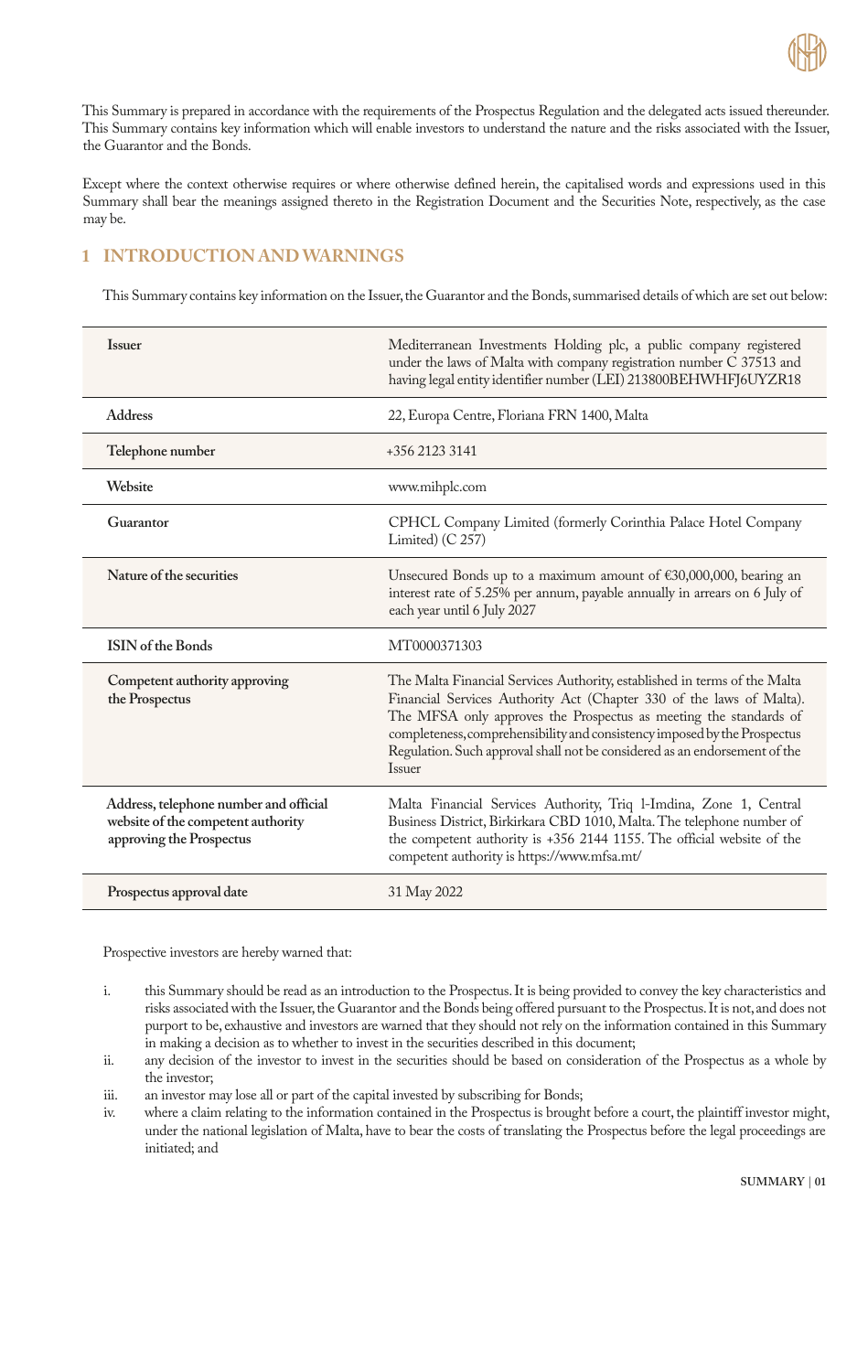

v. civil liability attaches only to those persons who have tabled the Summary, but only if the Summary, when read together with the other parts of the Prospectus, is misleading, inaccurate or inconsistent or does not provide key information in order to aid investors when considering whether to invest in such securities.

# **2 KEY INFORMATION ON THE ISSUER**

# **2.1 Who is the Issuer of the Bonds?**

# **2.1.1 Domicile and legal form, LEI and country of incorporation of the Issuer**

The Issuer is Mediterranean Investments Holding plc, a public company registered in terms of the Companies Act (Chapter 386 of the laws of Malta), with company registration number C 37513 and its registered office is at 22, Europa Centre, Floriana FRN 1400, Malta. The Issuer is incorporated and is domiciled in Malta. Its LEI number is 213800BEHWHFJ6UYZR18.

# **2.1.2 Principal activities of the Issuer**

The Issuer was set up on 12 December 2005 as a private limited liability company and was subsequently converted into a public limited liability company on 6 November 2007. The principal objects of the Issuer, which objects are limited to activities outside Malta and to such other activities as are or may be necessary for its operations from Malta, are to directly or indirectly acquire, develop and operate real estate opportunities in North Africa, including, without limitation, opportunities with respect to retail outlets, shopping malls, office and commercial buildings, residential gated compounds, housing, hotels, build-operate-transfer (BOT) agreements and other governmental projects and conference centres. The issue of bonds falls within the objects of the Issuer. MIH, which has issued multiple listed and unlisted debt securities since its incorporation, currently has two bonds which are listed and trading on the Official List of the Malta Stock Exchange.

# **2.1.3 Major shareholders**

The Issuer has an authorised share capital of €100,000,000 divided into 50,000,000 ordinary 'A' shares of €1 each and 50,000,000 ordinary 'B' shares of €1 each. The Issuer has an issued share capital of €48,002,000 divided into 24,001,000 ordinary 'A' shares of €1 each and 24,001,000 ordinary 'B' shares of €1 each, which are subscribed to and allotted as fully paid-up shares as to: (i) 24,001,000 ordinary 'A' shares of €1 each (50%) held by CPHCL Company Limited (C 257), (ii) 19,200,800 ordinary 'B' shares of €1 each (40%) held by National Real Estate Company KSCP (19628) and (iii) 4,800,200 ordinary 'B' shares of €1 each (10%) held by Libya Projects General Trading And Contracting Company (119633).

The Issuer is the parent company of the Group and, accordingly, is ultimately dependent upon the operations and performance of its subsidiaries and other investments. The organisational structure of the Group as at the date of the Prospectus is illustrated in the diagram below:



**02** | **SUMMARY**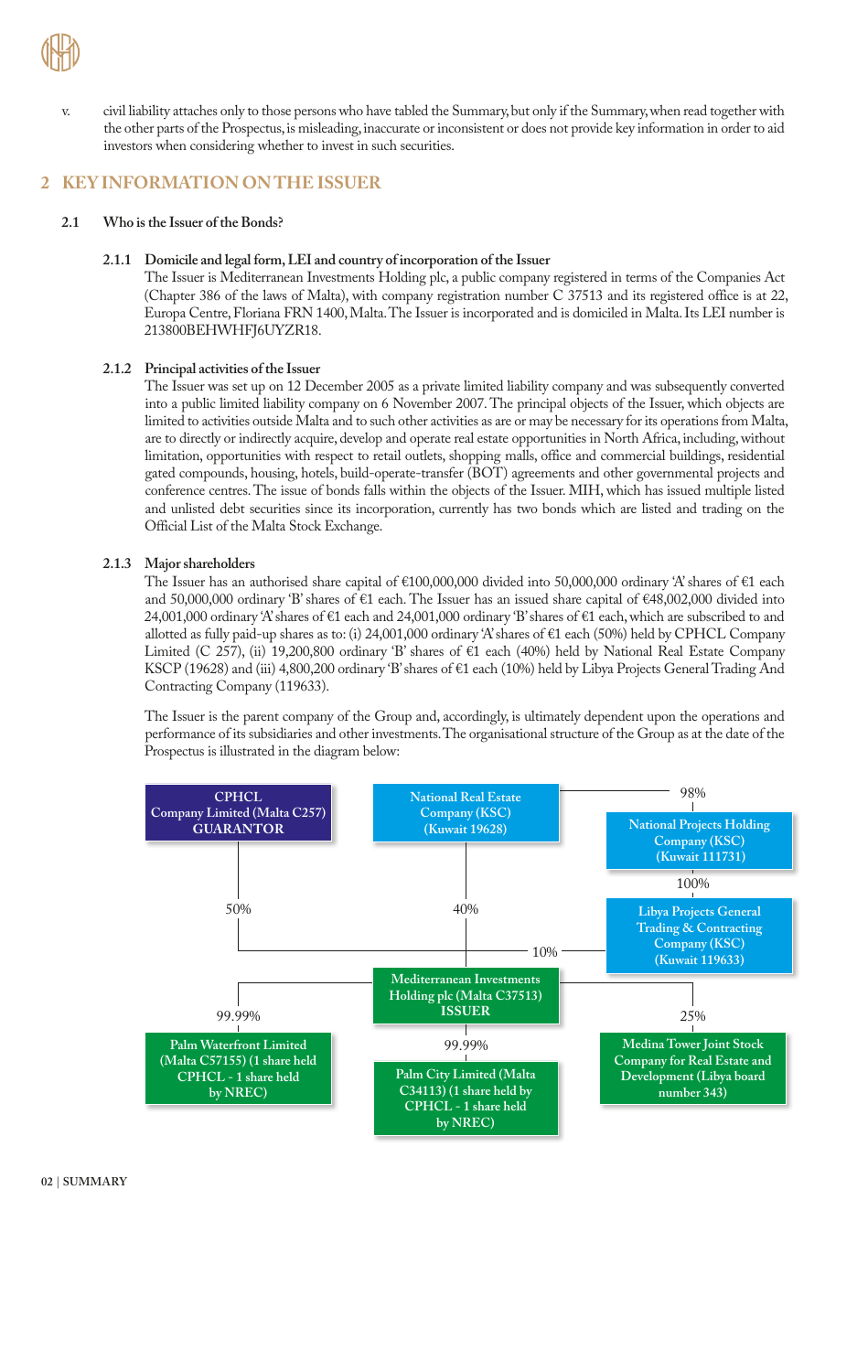

# **2.1.4 Directors of the Issuer**

As at the date of the Prospectus, the Board of Directors of the Issuer is composed of the following 7 individuals: Alfred Pisani (Executive Director and Chairman), Ahmed B A A A Wahedi (Non-executive Director and Deputy Chairman), Joseph Fenech (Executive Director), Joseph Pisani (Non-executive Director), Faisal J.S. Alessa (Nonexecutive Director), Mario P. Galea (Independent, non-executive Director) and Ahmed Yousri A. Noureldin Helmy (Independent, non-executive Director).

#### **2.1.5 Statutory Auditors**

The annual statutory consolidated financial statements of the Issuer for the financial years ended 31 December 2019, 2020 and 2021 have been audited by Grant Thornton Malta. Grant Thornton Malta (accountancy board registration number AB/26/84/22) is a firm registered as a partnership of certified public accountants holding a practicing certificate to act as auditors in terms of the Accountancy Profession Act, 1979 (Chapter 281 of the laws of Malta).

## **2.2 What is the key financial information regarding the Issuer?**

The key consolidated financial information regarding the Issuer is set out below:

|                                                        | <b>FY2021</b><br>Audited | <b>FY2020</b><br>Audited | <b>FY2019</b><br>Audited |
|--------------------------------------------------------|--------------------------|--------------------------|--------------------------|
| Income statement                                       |                          |                          |                          |
| Operating Profit for the Year (€'000)                  | 18,858                   | 18,334                   | 19,797                   |
| Interest Cover Ratio                                   | 2.01x                    | 3.97x                    | 4.04x                    |
| <b>Balance Sheet</b>                                   |                          |                          |                          |
| Net Financial Debt ( $\epsilon$ '000)                  | 69,991                   | 66,904                   | 81,627                   |
| <b>Current Ratio</b>                                   | 0.35x                    | 0.89x                    | 0.43x                    |
| <b>Cash Flow Statement</b>                             |                          |                          |                          |
| Cash Flows for Operating Activities ( $\epsilon$ '000) | 13,649                   | 19,524                   | 18,776                   |

#### **2.3 What are the key risks specific to the Issuer?**

The most material risk factors specific to the Issuer which may negatively impact the operations and financial position of the Issuer should the circumstances mentioned therein materialise are set out below:

#### **2.3.1 Risks relating to the Group and its business**

Until such time when the Medina Tower project and the Palm Waterfront project are fully developed and launched on the market, the Issuer will continue to be solely dependent on the business prospects and operating results of PCL, including, therefore, reliance on PCL to service and repay its debt securities. Accordingly, the timely payment of interest payable by the Issuer on its debt securities could be negatively conditioned by unforeseen adverse circumstances affecting the operations of PCL which could significantly impinge on PCL's cash flow. The operations of PCL and its operating results are subject to a number of factors that could adversely affect the Group's business and financial condition, some of which are beyond the Group's control.

#### **2.3.2 Risks relating to the political, economic and social environment in Libya**

Whilst the Issuer and PCL are registered in Malta, the assets, operations, business interests and activities of PCL are located and conducted in Libya through a branch. Accordingly, the Group is susceptible to the political and economic risks that may, from time to time, influence Libya's prospects. Any unexpected changes in the political, social, economic or other conditions in Libya may have an adverse effect on the operations and financial results of the Group and on any investments made by the Group.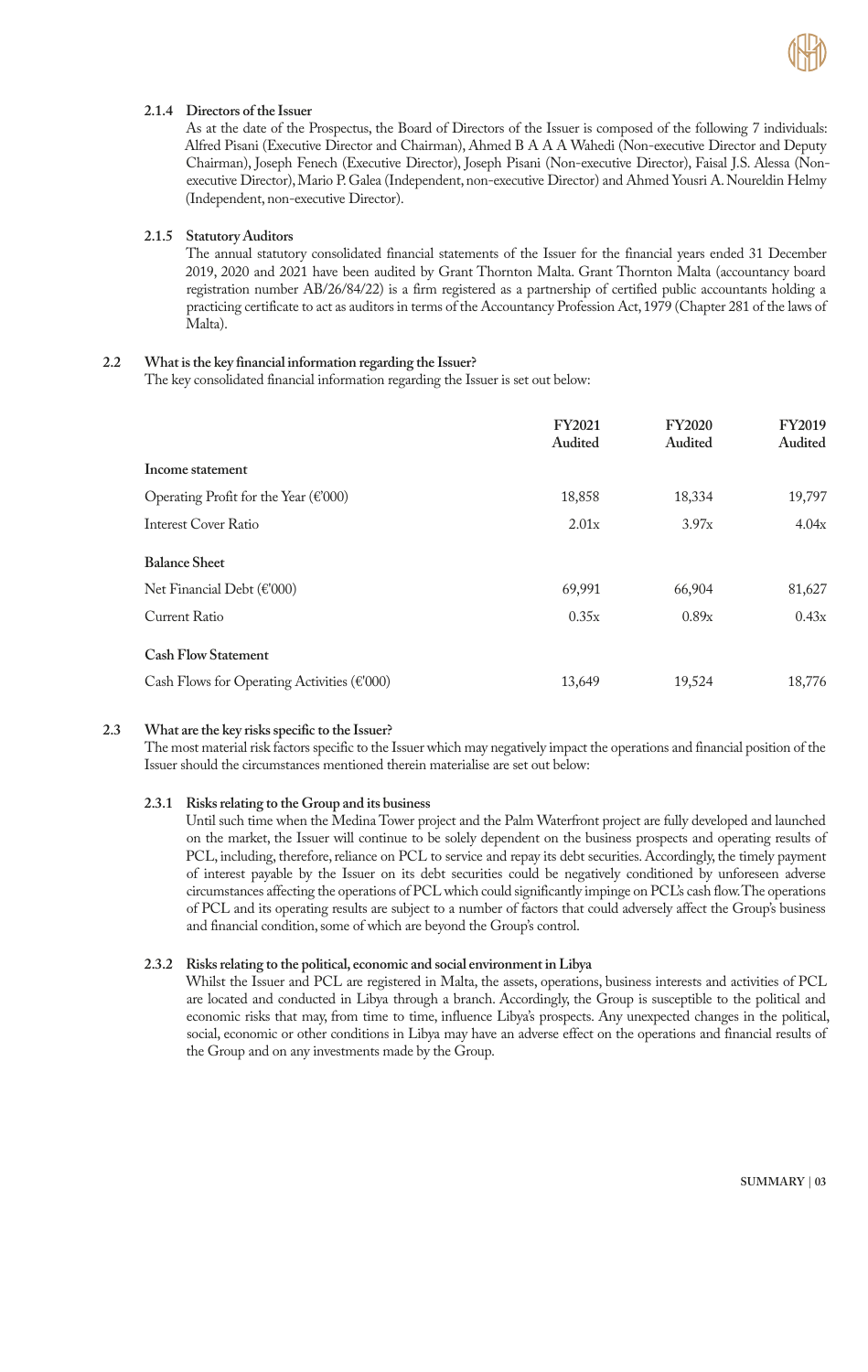## **2.3.3 COVID-19 pandemic and possible similar future outbreaks**

The ongoing COVID-19 pandemic and any possible future outbreaks of viruses may have a significant adverse effect on the Issuer and the Group. A spread of such diseases amongst the employees of the Group, as well as any quarantines affecting the employees of the Group or the Group's facilities, may reduce the possibility of the Group's personnel to carry out their work effectively and thereby affect the Group's operations. Furthermore, the current pandemic and any possible future outbreaks of viruses may have an adverse effect on the Group's suppliers and/ or transportation companies, resulting in a deficit of production inputs necessary for the Group to carry out its operations.

# **3 KEY INFORMATION ON THE BONDS**

#### **3.1 What are the main features of the securities?**

The key features of the Bonds are set out below:

Each Bond forms part of a duly authorised issue of 5.25% unsecured bonds 2027 of a nominal value of €100 per Bond issued by the Issuer at par up to the principal amount of €30,000,000. The Issue Date of the Bonds is expected to be 5 July 2022. The Bond Issue is guaranteed by CPHCL.

The currency of the Bonds is Euro  $(\epsilon)$ .

Subject to admission to listing of the Bonds to the Official List, the Bonds are expected to be assigned ISIN: MT0000371303.

The Bonds are redeemable on 6 July 2027. The Bonds shall bear interest from and including 6 July 2022 at the rate of 5.25% per annum on the nominal value thereof, payable annually in arrears on each Interest Payment Date. The first interest payment will be effected on 6 July 2023 (covering the period 6 July 2022 up to and including 5 July 2023).

The Bonds, as and when issued and allotted, shall constitute the general, direct, unconditional and unsecured obligations of the Issuer and shall be guaranteed jointly and severally by the Guarantor in respect of both the interest due and the principal amount under said Bonds. The Bonds shall at all times rank *pari passu*, without any priority or preference among themselves and with other outstanding and unsecured debt of each of the Issuer and the Guarantor, present and future, save for such exceptions as may be provided by applicable law.

The minimum subscription amount of Bonds that can be subscribed for by Applicants upon subscription is €5,000, and in multiples of €100 thereafter.

There are no special rights attached to the Bonds other than the right of the Bondholders to payment of interest and capital, seeking recourse from the Guarantor pursuant to the Guarantee in case of failure by the Issuer to pay any sum payable by it to Bondholders, and in accordance with the ranking specified in the Prospectus.

The Bonds are freely transferable and, once admitted to the Official List, shall be transferable only in whole (in multiples of €100) in accordance with the rules and regulations of the MSE applicable from time to time. The minimum subscription amount of €5,000 shall only apply during the Issue Period and the Intermediaries' Offer (if it takes place). As such, no minimum holding requirement shall be applicable once the Bonds are admitted to listing on the Official List of the MSE and commence trading thereafter, subject to trading in multiples of €100.

#### **3.2 Where will the securities be traded?**

Application has been made to the Malta Stock Exchange for the Bonds being issued pursuant to the Prospectus to be listed and traded on its Official List. The Bonds are expected to be admitted to the Malta Stock Exchange with effect from 5 July 2022 and trading is expected to commence on 6 July 2022. Dealing may commence prior to notification of the amount allotted being issued to Applicants.

#### **3.3 Is there a guarantee attached to the securities?**

The Bonds are guaranteed by the Guarantor, CPHCL Company Limited (C 257). The Guarantor guarantees the due and punctual performance of all the obligations undertaken by the Issuer under the Bonds and, without prejudice to the generality of the foregoing, undertakes to pay all amounts of principal and interest which have become due and payable by the Issuer to Bondholders under the Bonds, within sixty (60) days from the date such amount falls due and remains unpaid by the Issuer.

**04** | **SUMMARY**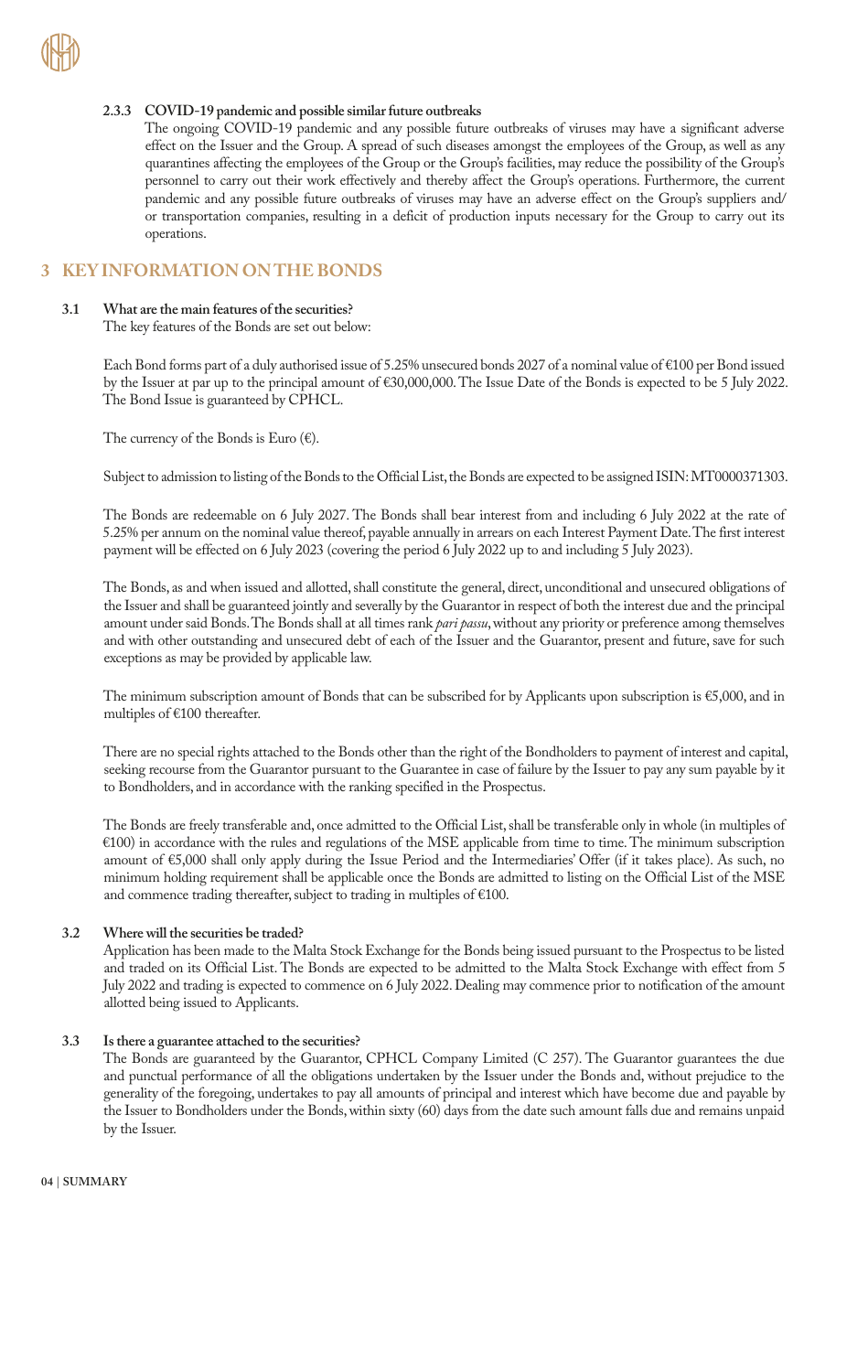

# **3.3.1 Domicile And legal form, LEI and country of incorporation of the Guarantor**

CPHCL Company Limited is a company registered under the laws of Malta with company registration number C 257 and having its registered office at 22, Europa Centre, John Lopez Street, Floriana FRN 1400, Malta. Its LEI number is 529900HIX50FN8L8JK88.

The Guarantor is the parent company of the Corinthia Group and is principally engaged, directly or through subsidiaries and/or associated entities, in investments that are predominantly focused on the ownership, development and operation of mixed-use real estate developments that consist mainly of hotels, residences, offices, retail and commercial areas, as well as industrial and event catering, in various countries.

## **3.3.2 Key financial information of the Guarantor**

The key financial information regarding the Guarantor is set out below:

|                                                         | <b>FY2021</b><br>Audited | <b>FY2020</b><br>Audited | <b>FY2019</b><br>Audited |
|---------------------------------------------------------|--------------------------|--------------------------|--------------------------|
| Income statement                                        |                          |                          |                          |
| Operating Profit (Loss) for the Year ( $\epsilon$ '000) | 4,000                    | (4,823)                  | 15,273                   |
| <b>Balance Sheet</b>                                    |                          |                          |                          |
| Net Financial Debt ( $\epsilon$ '000)                   | 71,049                   | 68,258                   | 76,101                   |
| Current Ratio                                           | 2.43x                    | 3.63x                    | 4.00x                    |
| <b>Cash Flow Statement</b>                              |                          |                          |                          |
| Cash Flows for Operating Activities ( $\epsilon$ '000)  | 3,860                    | (2,682)                  | (14,528)                 |

# **3.3.3 Key risks specific to the Guarantor and the Corinthia Group**

CPHCL has a long trading history in mixed-use real estate developments that consist principally of hotels, residences, offices and retail areas. Severe competition in certain countries and changes in economic and market conditions could adversely affect CPHCL's business and operating results. With respect to the Corinthia Group's operations in Russia, including, *inter alia*, as a result of the current conflicts between Russia and Ukraine, an investment in the Bonds carries the risk that, as a result of the said current political and military tensions between Russia and Ukraine, and the resulting economic sanctions imposed on Russia, as well as those imposed by Russia, the general economic conditions in Russia where the Corinthia Group carries out part of its business could be adversely impacted. The Guarantor's prospects should be considered in the light of the risks and the difficulties generally encountered by companies operating in a mixture of mature and stabilised markets coupled with new and rapidly developing markets.

# **3.4 What are the key risks that are specific to the Bonds?**

The most material risk factors specific to the Bonds are set out below:

- i. There can be no assurance that an active secondary market for the Bonds will develop, or, if it develops, that it will continue. There can be no assurance that an investor will be able to sell or otherwise trade in the Bonds at or above the Bond Issue Price, or at all.
- ii. Investment in the Bonds involves the risk that subsequent changes in market interest rates may adversely affect the value of the Bonds.
- iii. The Bonds shall, at all times, rank *pari passu* without any priority or preference among themselves and with other outstanding and unsecured debt of each of the Issuer and the Guarantor, present and future, if any, save for such exceptions as may be provided by applicable law. Subject to the negative pledge clause set out in the Securities Note, third party security interests may be registered which will rank in priority to the Bonds against the assets of the Issuer for so long as such security interests remain in effect, which registration may further impede the ability of the Bondholders to recover their investment upon enforcement of such security interests, whether in full or in part.
- iv. The strength of the undertaking on the part of the Guarantor pursuant to and in terms of the Guarantee and, therefore, the level of recoverability by the Bondholders from the Guarantor of any amounts due under any of the Bonds, is dependent upon and directly linked to the financial position and solvency of the Guarantor.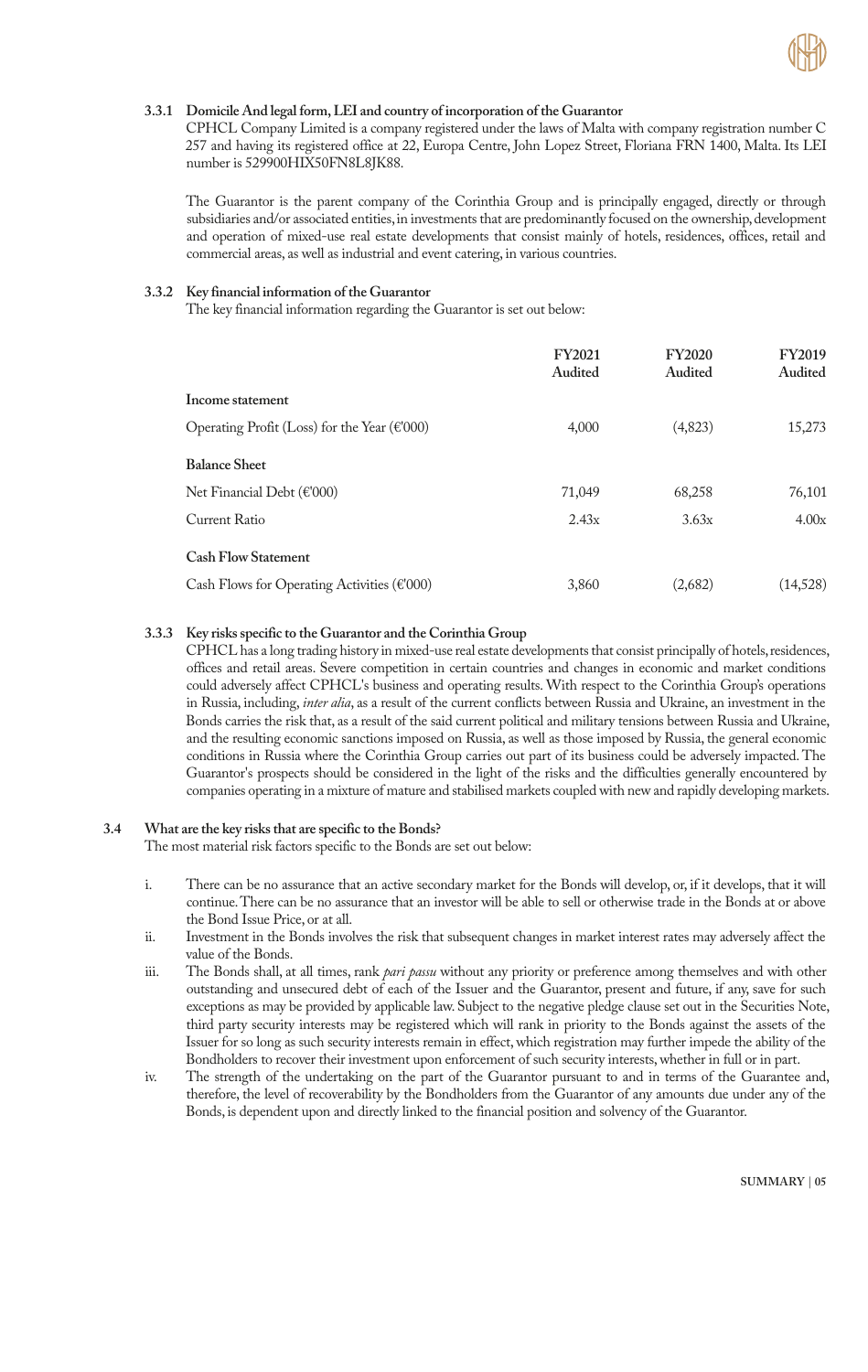

# **4 KEY INFORMATION ON THE OFFER OF THE BONDS AND ADMISSION TO TRADING**

# **4.1 Under which conditions and timetable can I invest in these Bonds?**

Applications for subscription to the Bonds may be made through any of the Authorised Intermediaries (which include the Sponsor and the Registrar & Manager). The Bonds are open for subscription by: (i) Maturing Bondholders up to the amount of Maturing Bonds held as at the Cut-off Date and subject to any Cash Top-Up, as and if applicable; (ii) Maturing Bondholders in respect of any number of additional Bonds applied for other than by Maturing Bond Transfer exceeding in value the aggregate nominal value of Maturing Bonds held by them as at the Cut-off Date (including Cash Top-Up, as and if applicable), as well as Existing MIH Bondholders, without priority or preference between either of them; and (iii) Authorised Intermediaries through an Intermediaries' Offer in respect of any balance of the Bonds not subscribed to by Maturing Bondholders and/or by Existing MIH Bondholders, as the case may be, as aforesaid.

As regards preferred allocations, Maturing Bondholders applying for Bonds may elect to settle all or part of the amount due on the Bonds applied for by the transfer to the Issuer of Maturing Bonds at par value, subject to a minimum Application of €5,000 in Bonds. Any Maturing Bondholders whose holding in Maturing Bonds is less than €5,000 shall be required to pay the difference together with the submission of their Application Form A ("**Cash Top-Up**"). Maturing Bondholders electing to subscribe for Bonds through the transfer to the Issuer of all or part of the Maturing Bonds held by them as at the Cutoff Date (including any Cash Top-Up necessary as stated above) ("**Maturing Bond Transfer**") shall be allocated Bonds for the corresponding nominal value of Maturing Bonds transferred to the Issuer (including Cash Top-Up, where applicable). Bonds applied for by Maturing Bondholders by way of Maturing Bond Transfer as described above shall be allocated prior to any other allocation of Bonds. A Maturing Bondholder wishing to apply for a number of Bonds exceeding in value the aggregate nominal value of Maturing Bonds held by him/her/it as at the Cut-off Date (including Cash Top-Up, where applicable) may subscribe for such additional Bonds.

# **4.1.1 Expected timetable of principal events**

| 1 | Application Forms available to Maturing Bondholders and Existing<br>MIH Bondholders                                | 8 June 2022                          |
|---|--------------------------------------------------------------------------------------------------------------------|--------------------------------------|
|   | Closing date for Applications to be received from Maturing Bondholders and from<br><b>Existing MIH Bondholders</b> | 21 June 2022<br>(by 12:00 hours CET) |
| 3 | Intermediaries' Offer*                                                                                             | 24 June 2022                         |
| 4 | Announcement of basis of acceptance through a company announcement                                                 | 28 June 2022                         |
| 5 | Refunds of unallocated monies, if any                                                                              | 5 July 2022                          |
| 6 | Dispatch of allotment letters                                                                                      | 5 July 2022                          |
|   | Expected date of admission of the Bonds to listing                                                                 | 5 July 2022                          |
| 8 | Expected date of commencement of trading in the Bonds                                                              | 6 July 2022                          |
|   | Commencement of interest                                                                                           | 6 July 2022                          |

*\* In the event that the total value of Applications received from Maturing Bondholders and/or Existing MIH Bondholders, as the case may be, exceeds €30,000,000, the Intermediaries' Offer will not take place.*

# **4.1.2 Allocation policy**

The Issuer shall allocate the Bonds on the basis of the following policy and order of priority:

i. first to Maturing Bondholders applying for Bonds by way of Maturing Bond Transfer (and subject to any Cash Top-Up as and if applicable), and subject to a minimum application of €5,000. In the event that the aggregate value of the Applications received from Maturing Bondholders transferring all or part of the Maturing Bonds held by them as at the Cut-off Date through Maturing Bond Transfer (including Cash Top-Up, where applicable) is in excess of €30,000,000, the Issuer (acting through the Registrar & Manager) shall scale down each Application received such that the Bonds shall be made available for subscription to such Maturing Bondholders, *pari passu*, without priority or preference between them in accordance with the allocation policy to be determined by the Issuer;

**06** | **SUMMARY**